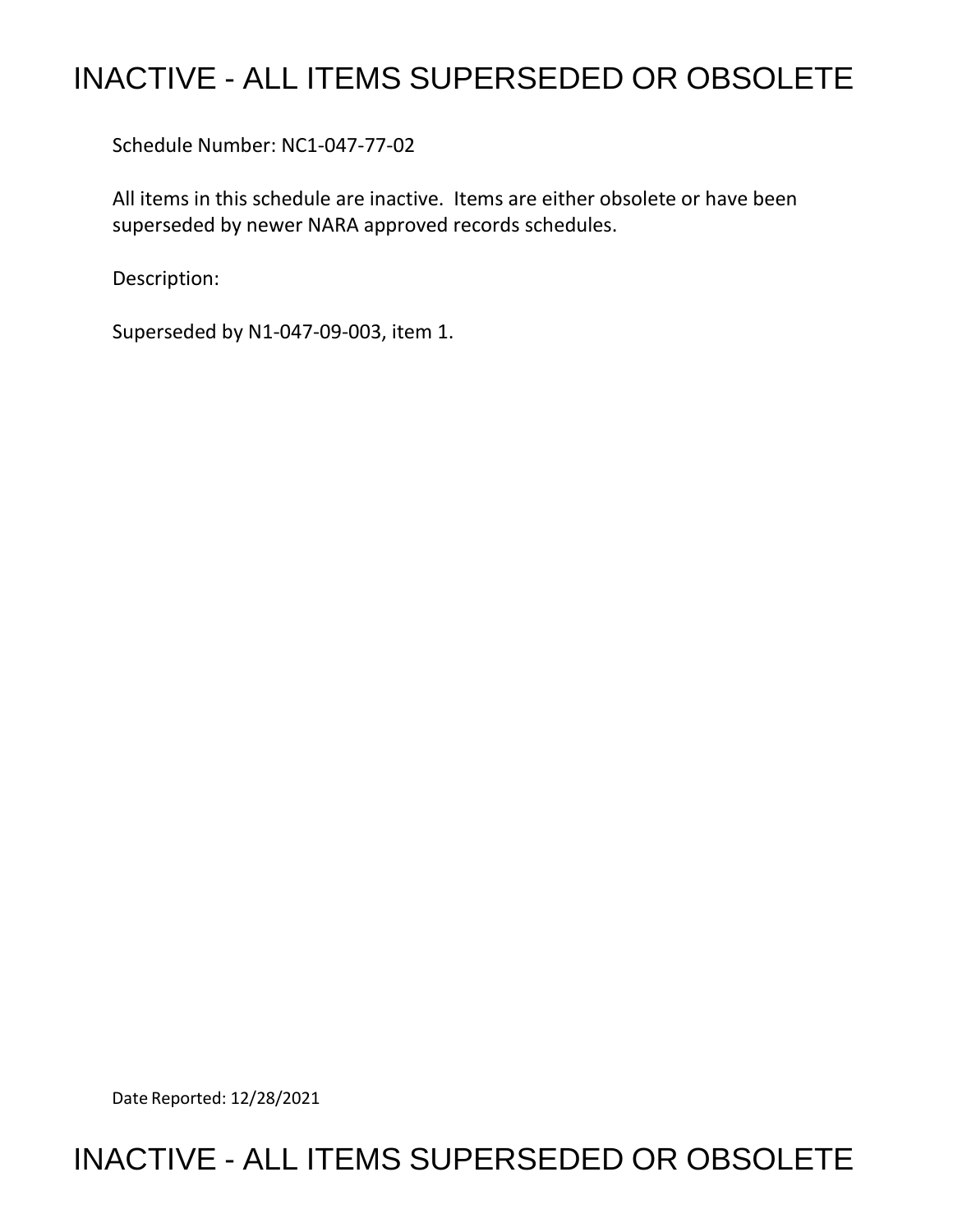| Standard Form No. 115                                                                                                                                                                                                                                                                              |                                                                                                                                                                                                                                                                                                                                                                                                                                                                                                                                                                                                                                                                                                                                                                                                                                                                                                                                                                                                                                                                                                                                                                 |                        |                            |                                                                                                                                        |  |  |
|----------------------------------------------------------------------------------------------------------------------------------------------------------------------------------------------------------------------------------------------------------------------------------------------------|-----------------------------------------------------------------------------------------------------------------------------------------------------------------------------------------------------------------------------------------------------------------------------------------------------------------------------------------------------------------------------------------------------------------------------------------------------------------------------------------------------------------------------------------------------------------------------------------------------------------------------------------------------------------------------------------------------------------------------------------------------------------------------------------------------------------------------------------------------------------------------------------------------------------------------------------------------------------------------------------------------------------------------------------------------------------------------------------------------------------------------------------------------------------|------------------------|----------------------------|----------------------------------------------------------------------------------------------------------------------------------------|--|--|
| Revised November 1951<br>Prescribed by General Services<br>REQUEST FOR AUTHORITY<br>↘<br>Administration<br>GSA Reg. $8-IV-106$<br>TO DISPOSE OF RECORDS<br>115-103                                                                                                                                 |                                                                                                                                                                                                                                                                                                                                                                                                                                                                                                                                                                                                                                                                                                                                                                                                                                                                                                                                                                                                                                                                                                                                                                 | LEAVE BLANK .          |                            |                                                                                                                                        |  |  |
|                                                                                                                                                                                                                                                                                                    |                                                                                                                                                                                                                                                                                                                                                                                                                                                                                                                                                                                                                                                                                                                                                                                                                                                                                                                                                                                                                                                                                                                                                                 | DATE RECEIVED<br>NOV 3 | JOB NO.<br>1976            |                                                                                                                                        |  |  |
| (See Instructions on Reverse)<br>DATE APPROVED                                                                                                                                                                                                                                                     |                                                                                                                                                                                                                                                                                                                                                                                                                                                                                                                                                                                                                                                                                                                                                                                                                                                                                                                                                                                                                                                                                                                                                                 |                        |                            |                                                                                                                                        |  |  |
| TO:                                                                                                                                                                                                                                                                                                | <b>GENERAL SERVICES ADMINISTRATION,</b>                                                                                                                                                                                                                                                                                                                                                                                                                                                                                                                                                                                                                                                                                                                                                                                                                                                                                                                                                                                                                                                                                                                         |                        | N C                        |                                                                                                                                        |  |  |
| NATIONAL ARCHIVES AND RECORDS SERVICE, WASHINGTON, D.C. 20408                                                                                                                                                                                                                                      |                                                                                                                                                                                                                                                                                                                                                                                                                                                                                                                                                                                                                                                                                                                                                                                                                                                                                                                                                                                                                                                                                                                                                                 |                        |                            | HANS SUPUANITSTIAN<br>NOTIFICATION TO AGENCY                                                                                           |  |  |
| 1. FROM (AGENCY OR ESTABLISHMENT)                                                                                                                                                                                                                                                                  |                                                                                                                                                                                                                                                                                                                                                                                                                                                                                                                                                                                                                                                                                                                                                                                                                                                                                                                                                                                                                                                                                                                                                                 |                        |                            | In accordance with the provisions of 44 U.S.C.                                                                                         |  |  |
| Department of Health, Education, and Welfare<br>2. MAJOR SUBDIVISION                                                                                                                                                                                                                               |                                                                                                                                                                                                                                                                                                                                                                                                                                                                                                                                                                                                                                                                                                                                                                                                                                                                                                                                                                                                                                                                                                                                                                 |                        |                            | 3303a the disposal request, including amend a<br>ments, is approved except for items that may<br>be stamped "disposal not approved" or |  |  |
| Social Security Administration<br>3. MINOR SUBDIVISION                                                                                                                                                                                                                                             |                                                                                                                                                                                                                                                                                                                                                                                                                                                                                                                                                                                                                                                                                                                                                                                                                                                                                                                                                                                                                                                                                                                                                                 |                        | "withdrawn" in column 10.  |                                                                                                                                        |  |  |
| Bureau of Data Processing                                                                                                                                                                                                                                                                          |                                                                                                                                                                                                                                                                                                                                                                                                                                                                                                                                                                                                                                                                                                                                                                                                                                                                                                                                                                                                                                                                                                                                                                 |                        |                            |                                                                                                                                        |  |  |
| 4. NAME OF PERSON WITH WHOM TO CONFER<br>5. TEL. EXT.                                                                                                                                                                                                                                              |                                                                                                                                                                                                                                                                                                                                                                                                                                                                                                                                                                                                                                                                                                                                                                                                                                                                                                                                                                                                                                                                                                                                                                 |                        |                            |                                                                                                                                        |  |  |
| 594-5770<br>George S. Yamamura<br>6. CERTIFICATE OF AGENCY REPRESENTATIVE:                                                                                                                                                                                                                         |                                                                                                                                                                                                                                                                                                                                                                                                                                                                                                                                                                                                                                                                                                                                                                                                                                                                                                                                                                                                                                                                                                                                                                 |                        |                            |                                                                                                                                        |  |  |
| I hereby certify that I am authorized to act for the head of this agency in matters pertaining to the disposal of records, and that the records described in this list or                                                                                                                          |                                                                                                                                                                                                                                                                                                                                                                                                                                                                                                                                                                                                                                                                                                                                                                                                                                                                                                                                                                                                                                                                                                                                                                 |                        |                            |                                                                                                                                        |  |  |
| schedule of _______ pages are proposed for disposal for the reason indicated: ("X" only one)                                                                                                                                                                                                       |                                                                                                                                                                                                                                                                                                                                                                                                                                                                                                                                                                                                                                                                                                                                                                                                                                                                                                                                                                                                                                                                                                                                                                 |                        |                            |                                                                                                                                        |  |  |
| The records will cease to have sufficient value<br>The records have<br>в<br>А<br>ceased to have suffi-<br>to warrant further retention on the expiration<br>of the period of time indicated or on the occur-<br>cient value to warrant<br>X<br>rence of the event specified.<br>further retention. |                                                                                                                                                                                                                                                                                                                                                                                                                                                                                                                                                                                                                                                                                                                                                                                                                                                                                                                                                                                                                                                                                                                                                                 |                        |                            |                                                                                                                                        |  |  |
| 11/1/76<br>Dept. Records Mgt. Officer<br>Russell O.<br>Hess<br>(Signature of Agency Representative)<br>(Date)<br>(Title)                                                                                                                                                                           |                                                                                                                                                                                                                                                                                                                                                                                                                                                                                                                                                                                                                                                                                                                                                                                                                                                                                                                                                                                                                                                                                                                                                                 |                        |                            |                                                                                                                                        |  |  |
| 7.<br>ITEM NO.                                                                                                                                                                                                                                                                                     | 8. DESCRIPTION OF ITEM<br>(WITH INCLUSIVE DATES OR RETENTION PERIODS)                                                                                                                                                                                                                                                                                                                                                                                                                                                                                                                                                                                                                                                                                                                                                                                                                                                                                                                                                                                                                                                                                           |                        | 9.<br>SAMPLE OR<br>JOB NO. | 10.<br><b>ACTION TAKEN</b>                                                                                                             |  |  |
|                                                                                                                                                                                                                                                                                                    | BUREAU OF DATA PROCESSING<br>Employer Reports of Wages Paid and Related Records<br>These files consist of original and microfilm copies of<br>employer reports of wages paid and related transmittals.<br>Included are Schedules A of Treasury Department Form 941,<br>Quarterly Report of Wages Taxable Under the Federal<br>Insurance Contributions Act (FICA); Forms 941a, Con-<br>tinuation Sheet of Form 941; Forms 942, Employer's<br>Quarterly Tax Return for Household Employees; Schedules<br>A of Form 943, Annual Report of Taxable Cash Wages<br>Paid for Agricultural Labor; Forms OAR-S3, State's<br>Quarterly Report of Wages Paid; Form OAR-S3a, Continuation<br>Sheet of State's Quarterly Report of Wages Paid; State's<br>Annual Report of Wages Paid by Calendar Quarters; or<br>their equivalents.<br>Illegible Employer Reports<br>ı.<br>Destroy 1 year after identification as illegible<br>in microfilming process.<br>Legible Employer Reports<br>2.<br>Destroy all original legible employer reports after<br>microfilm has been proven acceptable.<br>Destroy<br>microfilm 50 years thereafter.<br>$0.44 \rightarrow A92001122-5600$ |                        |                            |                                                                                                                                        |  |  |
|                                                                                                                                                                                                                                                                                                    |                                                                                                                                                                                                                                                                                                                                                                                                                                                                                                                                                                                                                                                                                                                                                                                                                                                                                                                                                                                                                                                                                                                                                                 |                        |                            |                                                                                                                                        |  |  |